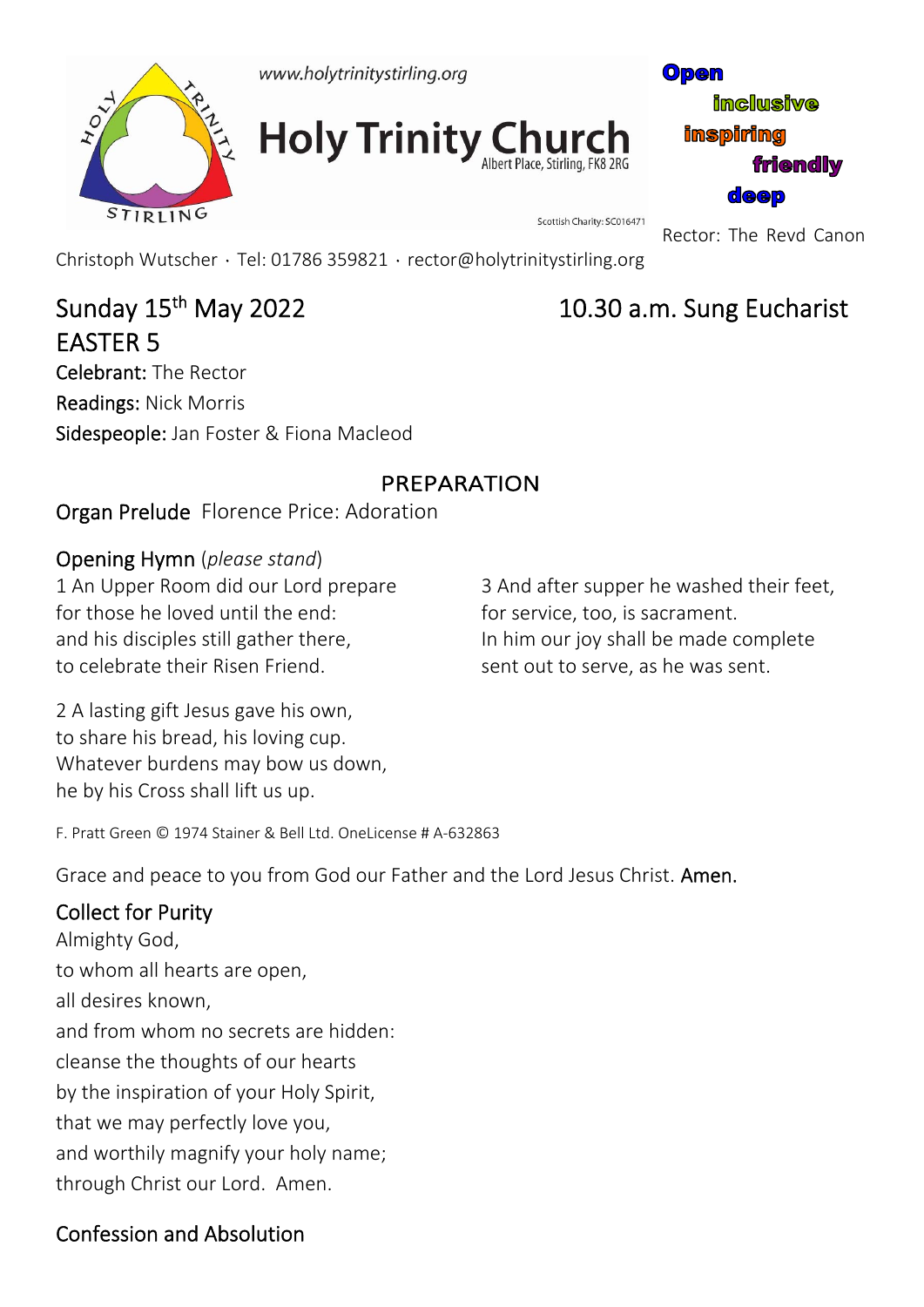God is love and we are God's children, there is no room for fear in love. We love because God loved us first. Let us confess our sins in penitence and faith.

#### *Silence*

God our Father, we confess to you and to our fellow members in the Body of Christ that we have sinned in thought, word and deed, and in what we have failed to do. We are truly sorry. Forgive us our sins, and deliver us from the power of evil. For the sake of your Son who died for us, Jesus Christ, our Lord.

God, who is both power and love, forgive us and free us from our sins, heal and strengthen us by the Holy Spirit and raise us to new life in Christ our Lord. **Amen.** 

#### Gloria Kilcreggan Mass (*see separate music sheet*) (*please stand*)

*Glory to God, to God in the highest, and peace to his people on earth. Lord God, heavenly King, almighty God and Father, we worship you, we give you thanks, we praise you for your glory, we worship you, we give you thanks, we praise you for your glory. Glory to God, to God in the highest, and peace to his people on earth. Glory to God, to God in the highest, and peace to his people on earth. Lord Jesus Christ, only Son of the Father, Lord God, Lamb of God, you take away the sin of the world: have mercy on us, you are seated at the right hand of the Father: receive our prayer, receive our prayer. For you alone are the Holy One, you alone are the Lord, you alone are the Most High, Jesus Christ, you alone are the Most High Jesus Christ, with the Holy Spirit, in the glory of God, of God the Father. Amen, Amen.*

#### Collect

O God, who alone can bring harmony to the minds of your faithful people: give us grace to love the things you command, and to desire the things you promise; that, amid the uncertain changes of this world, our hearts may be firmly fixed where true joys are to be found; through Jesus Christ, our Lord, who lives and reigns with you, in the unity of the Holy Spirit, one God, world without end. Amen.

#### THE LITURGY OF THE WORD

#### First Reading: Acts 11.1‐18 (*please sit*)

Now the apostles and the believers who were in Judea heard that the Gentiles had also accepted the word of God. <sup>2</sup> So when Peter went up to Jerusalem, the circumcised believers criticized him,  $3$  saying, 'Why did you go to uncircumcised men and eat with them?' <sup>4</sup> Then Peter began to explain it to them, step by step, saying, <sup>5</sup> 'l was in the city of Joppa praying, and in a trance I saw a vision. There was something like a large sheet coming down from heaven, being lowered by its four corners; and it came close to me. 6 As I looked at it closely I saw four-footed animals, beasts of prey, reptiles, and birds of the air. <sup>7</sup>I also heard a voice saying to me, "Get up, Peter; kill and eat." <sup>8</sup> But I replied, "By no means, Lord; for nothing profane or unclean has ever entered my mouth." <sup>9</sup> But a second time the voice answered from heaven, "What God has made clean, you must not call profane." <sup>10</sup> This happened three times; then everything was pulled up again to heaven. <sup>11</sup> At that very moment three men, sent to me from Caesarea, arrived at the house where we were. 12 The Spirit told me to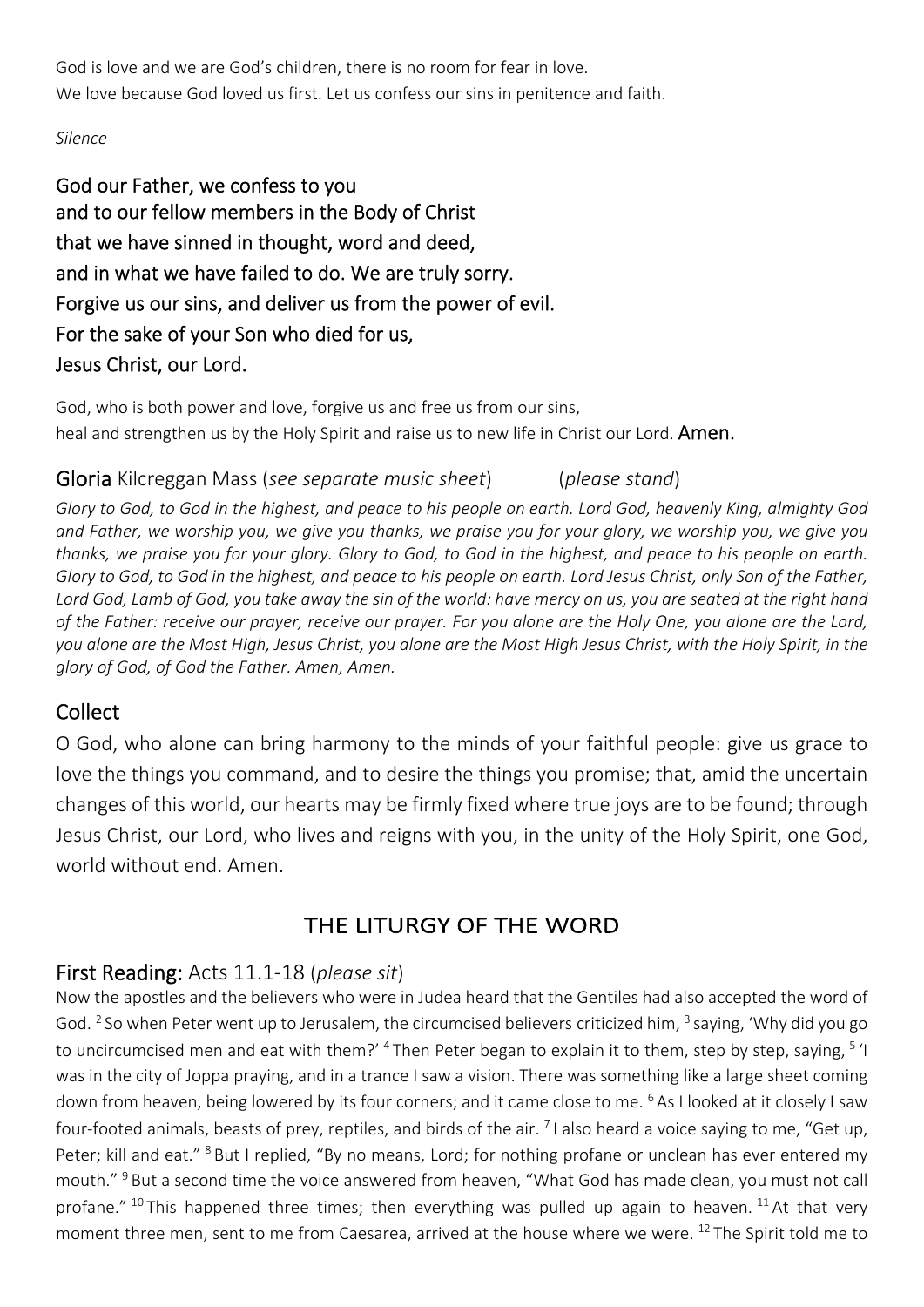go with them and not to make a distinction between them and us.<sup>[c]</sup> These six brothers also accompanied me, and we entered the man's house. <sup>13</sup> He told us how he had seen the angel standing in his house and saying, "Send to Joppa and bring Simon, who is called Peter; <sup>14</sup> he will give you a message by which you and your entire household will be saved." 15 And as I began to speak, the Holy Spirit fell upon them just as it had upon us at the beginning. <sup>16</sup> And I remembered the word of the Lord, how he had said, "John baptized with water, but you will be baptized with the Holy Spirit." 17 If then God gave them the same gift that he gave us when we believed in the Lord Jesus Christ, who was I that I could hinder God?' <sup>18</sup> When they heard this, they were silenced. And they praised God, saying, 'Then God has given even to the Gentiles the repentance that leads to life.

### Psalm 148 (*please join in saying the text in bold, pausing shortly at the \*asterisk*) *Refrain:* Praise, O praise the name of the Lord.

Hallelujah! Praise the Lord from the heavens;\* praise him in the heights.

#### Praise him, all you angels of his;\* praise him, all his host.

Praise him, sun and moon;\* praise him, all you shining stars.

#### Praise him, heaven of heavens,\* and you waters above the heavens.

Let them praise the name of the Lord;\* for he commanded, and they were created.

#### He made them stand fast for ever and ever;\* he gave them a law which shall not pass away.

Praise the Lord from the earth,\* you sea‐monsters and all deeps;

#### Fire and hail, snow and fog,\* tempestuous wind, doing his will;

Mountains and all hills,\* fruit trees and all cedars;

#### Wild beasts and all cattle,\* creeping things and wingèd birds;

Kings of the earth and all peoples,\* princes and all rulers of the world;

### Young men and maidens,\* old and young together.

Let them praise the name of the Lord,\* for his name only is exalted, his splendour is over earth and heaven.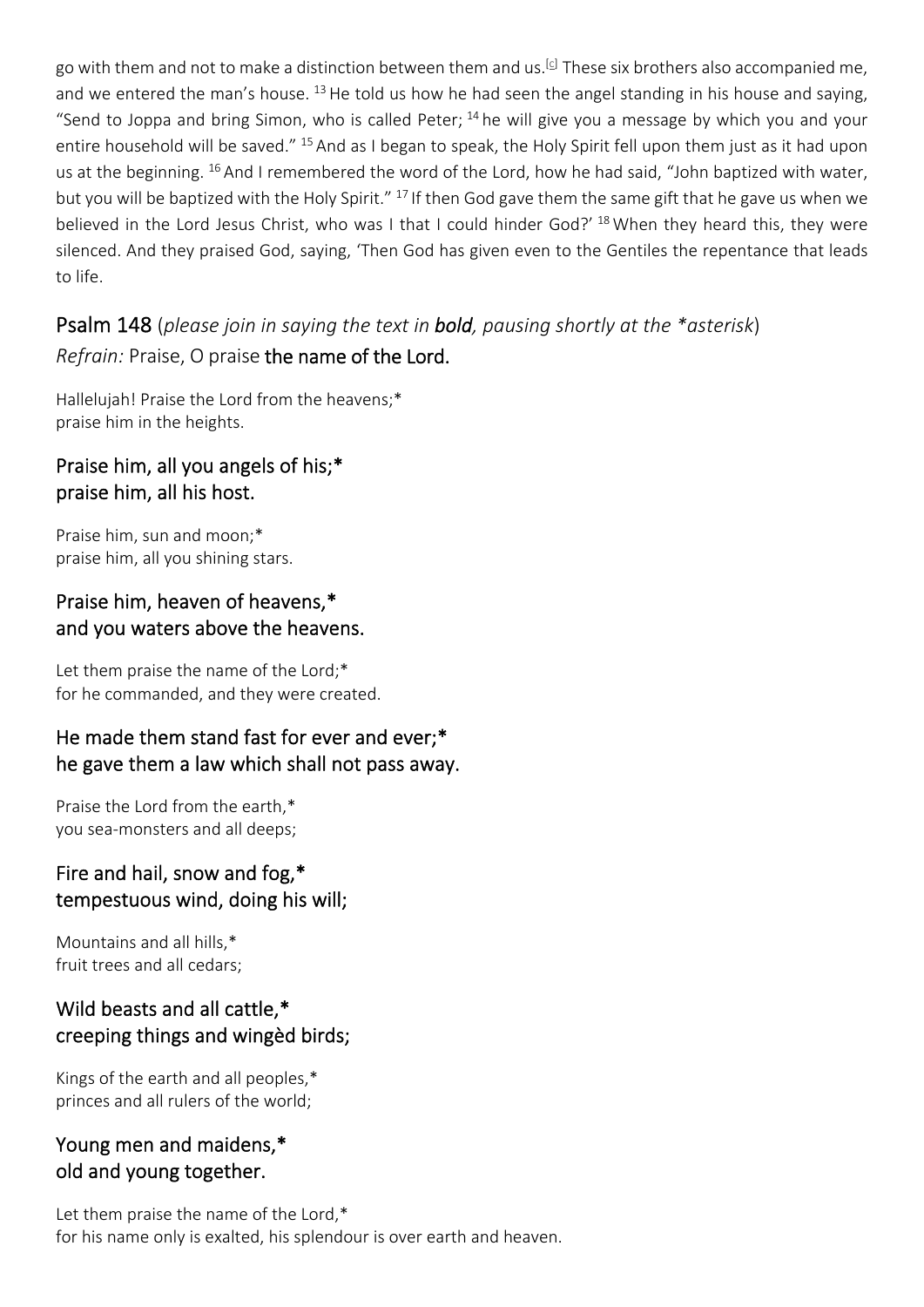#### He has raised up strength for his people and praise for all his loyal servants,\* the children of Israel, a people who are near him. Hallelujah!

#### *Refrain:* Praise, O praise the name of the Lord.

### Second Reading: Revelation 21.1‐6

Then I saw a new heaven and a new earth; for the first heaven and the first earth had passed away, and the sea was no more. <sup>2</sup> And I saw the holy city, the new Jerusalem, coming down out of heaven from God, prepared as a bride adorned for her husband. 3 And I heard a loud voice from the throne saying, 'See, the home of God is among mortals. He will dwell with them; they will be his peoples, and God himself will be with them; 4 he will wipe every tear from their eyes. Death will be no more; mourning and crying and pain will be no more, for the first things have passed away.' 5 And the one who was seated on the throne said, 'See, I am making all things new.' Also he said, 'Write this, for these words are trustworthy and true.' 6 Then he said to me, 'It is done! I am the Alpha and the Omega, the beginning and the end. To the thirsty I will give water as a gift from the spring of the water of life.

Gospel Acclamation (*please stand*)



#### Gospel: John 13.31‐35 (*please stand*) *When it is announced:* Glory to Christ our Saviour.

When he had gone out, Jesus said, 'Now the Son of Man has been glorified, and God has been glorified in him. <sup>32</sup> If God has been glorified in him, God will also glorify him in himself and will glorify him at once. <sup>33</sup> Little children, I am with you only a little longer. You will look for me; and as I said to the Jews so now I say to you, "Where I am going, you cannot come."  $34$  I give you a new commandment, that you love one another. Just as I have loved you, you also should love one another. <sup>35</sup> By this everyone will know that you are my disciples, if you have love for one another.'

Give thanks to the Lord for this glorious Gospel. Praise to Christ our Lord.

#### Sermon: The Rector

#### Nicene Creed (*please stand*)

We believe in one God, the Father, the almighty, maker of heaven and earth, of all that is, seen and unseen. We believe in one Lord, Jesus Christ, the only Son of God, eternally begotten of the Father, God from God, Light from Light, true God from true God, begotten, not made, of one substance with the Father. Through him all things were made. For us and for our salvation he came down from heaven; by the power of the Holy Spirit he became incarnate of the Virgin Mary, and was made human.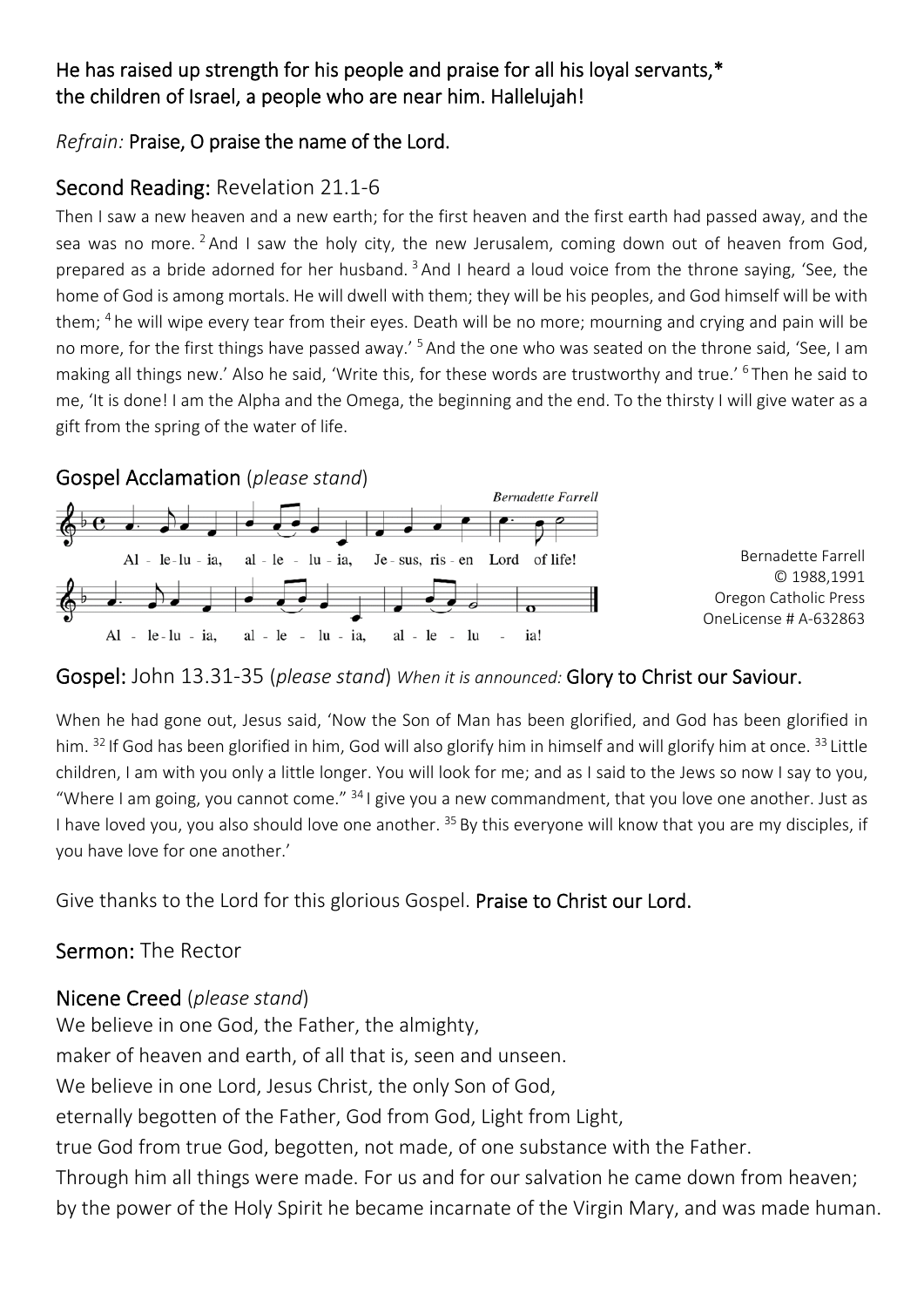For our sake he was crucified under Pontius Pilate; he suffered death and was buried.

On the third day he rose again in accordance with the Scriptures;

he ascended into heaven and is seated at the right hand of the Father.

He will come again in glory to judge the living and the dead, and his kingdom will have no end. We believe in the Holy Spirit, the Lord, the giver of life, who proceeds from the Father.

With the Father and the Son, he is worshipped and glorified.

He has spoken through the Prophets. We believe in one holy catholic and apostolic Church. We acknowledge one baptism for the forgiveness of sins.

We look for the resurrection of the dead, and the life of the world to come. Amen.

Intercessions led by Ian Boa (*please sit*)

The Peace (*please stand*) We meet in Christ's name.Let us share his peace.

## THE LITURGY OF THE SACRAMENT

### Offertory Hymn (*please stand*)

1 Word that formed creation, earth and sea and sky; Word that brings salvation, Word that will not die; speak now in us that we might hear your call; Living Word of Jesus, sound within us all.

2 Love that formed and named us, filled this clay with breath; Love that seeks and claims us, Love beyond all death; come now and fire the life that flows from you; Love that raised up Jesus, raise us up anew.

3 Song of joy and wonder, sound so wild and free; voice of wind and thunder, boundless as the sea; Music of God, the love that casts out fear; Song that sang in Jesus, sing within us here.

4 God of all creation, form our hearts anew; God of our salvation, lead us home to you; Spirit, inspire our hearts to hear your call; Living God of Jesus, come renew us all!

Marty Haugen © 1991 GIA Publications Inc. One License # A‐632863

## Offertory Prayer (*please stand*)

Let us present our offerings to the Lord.

Yours, Lord, is the greatness, the power, the glory, the splendour and the majesty; for everything in heaven and on earth is yours. All things come from you, and of your own we give you.

The Eucharistic Prayer

The Lord be with you. And also with you.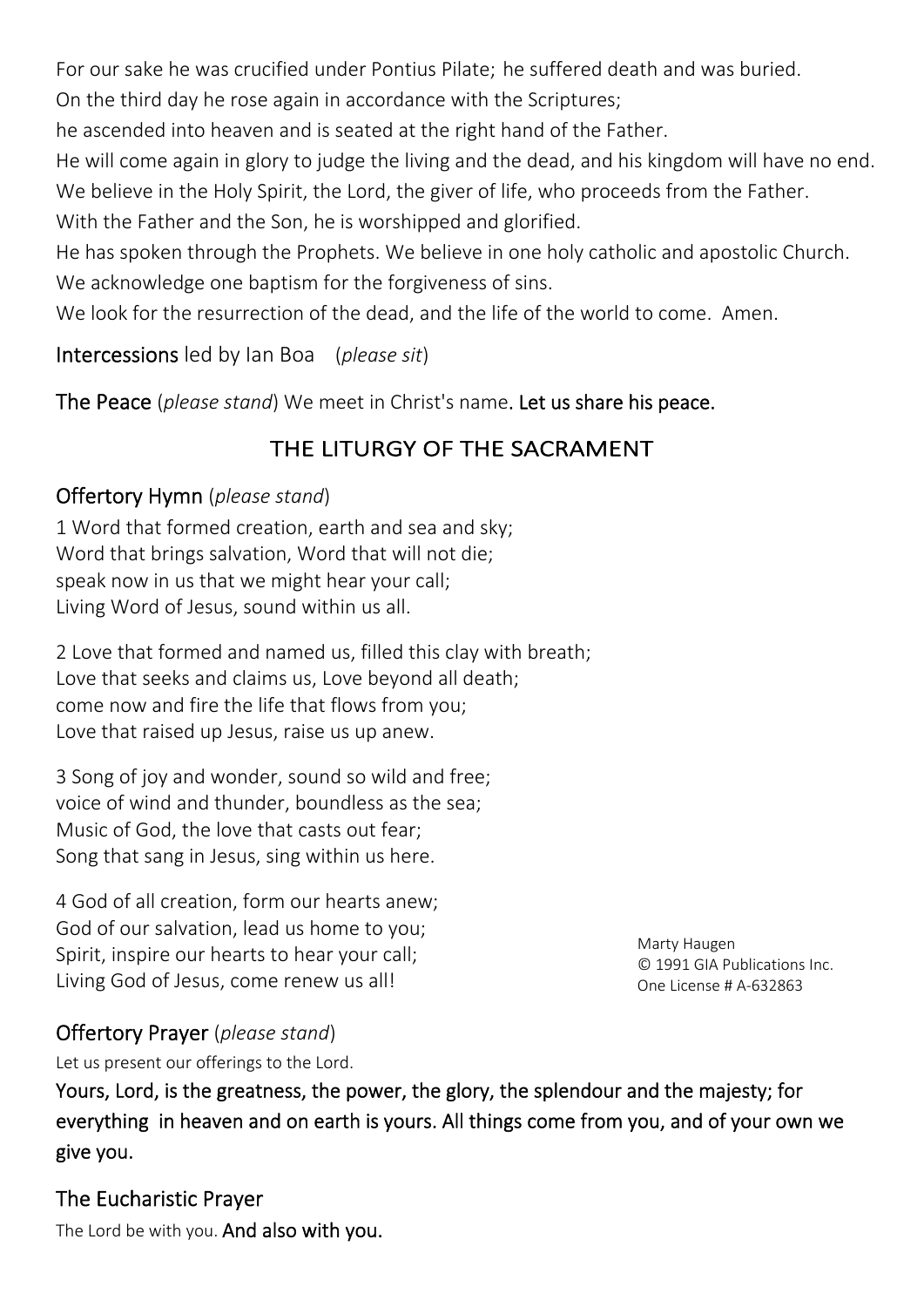#### Lift up your hearts. We lift them to the Lord. Let us give thanks to the Lord our God. It is right to give God thanks and praise.

Worship and praise belong to you, Author of all being. Your power sustains, your love restores, our broken world. You are unceasingly at work, from chaos bringing order and filling emptiness with life. Christ, raised from the dead, proclaims the dawn of hope. He lives in us that we may walk in light. Your Spirit is fire in us, your breath is power to purge our sin and warm our hearts to love. As children of your redeeming purpose, freed by him who burst from the tomb and opened the gate of life, we offer you our praise, with angels and archangels and the whole company of heaven, singing the hymn of your unending glory:

## Holy, holy, holy Lord God of power and might. Heaven and earth are full of your glory. Hosanna in the highest. Blessed is he who comes in the name of the Lord. Hosanna in the highest. (*please sit*)

Praise and thanksgiving be to you, Lord of all, for by the Cross eternal life is ours and death is swallowed up in victory. In the first light of Easter, glory broke from the tomb and changed the women's sorrow into joy. From the Garden the mystery dawned that he whom they had loved and lost is with us now in every place for ever. Making himself known in the breaking of the bread, speaking peace to his fearful disciples, welcoming weary fisherman on the shore, he renewed his promise of his presence and of a new birth in the Spirit, who sets the seal of freedom on your sons and daughters. Before he was given up to suffering and death, recalling the night of Israel's release, the night in which slaves walked free, at supper with his disciples he took bread and offered you thanks. He broke the bread, and gave it to them, saying: "Take, eat. This is my Body: it is broken for you." After supper, he took the cup, he offered you thanks, and gave it to them saying: "Drink this, all of you. This is my Blood of the new covenant; it is poured out for you, and for all, that sins may be forgiven. Do this in remembrance of me."

#### We now obey your Son's command. We recall his blessed passion and death, his glorious resurrection and ascension; and we look for the coming of his Kingdom. Made one with him, we offer you these gifts and with them ourselves, a single, holy, living sacrifice.

Hear us, most merciful Father, and send your Holy Spirit upon us and upon this bread and this wine, that, overshadowed by his life‐giving power, they may be the Body and Blood of your Son, and we may be kindled with the fire of your love and renewed for the service of your Kingdom.

Help us, who are baptised into the fellowship of Christ's Body to live and work to your praise and glory; may we grow together in unity and love until at last, in your new creation, we enter into our heritage in the company of the Virgin Mary, the apostles, and prophets, and of all our brothers and sisters living and departed.

Through Jesus Christ our Lord, with whom, and in whom, in the unity of the Holy Spirit, all honour and glory be to you, Lord of all ages, world without end. **Amen.** 

#### The Breaking of the Bread

The living bread is broken for the life of the world. Lord, unite us in this sign.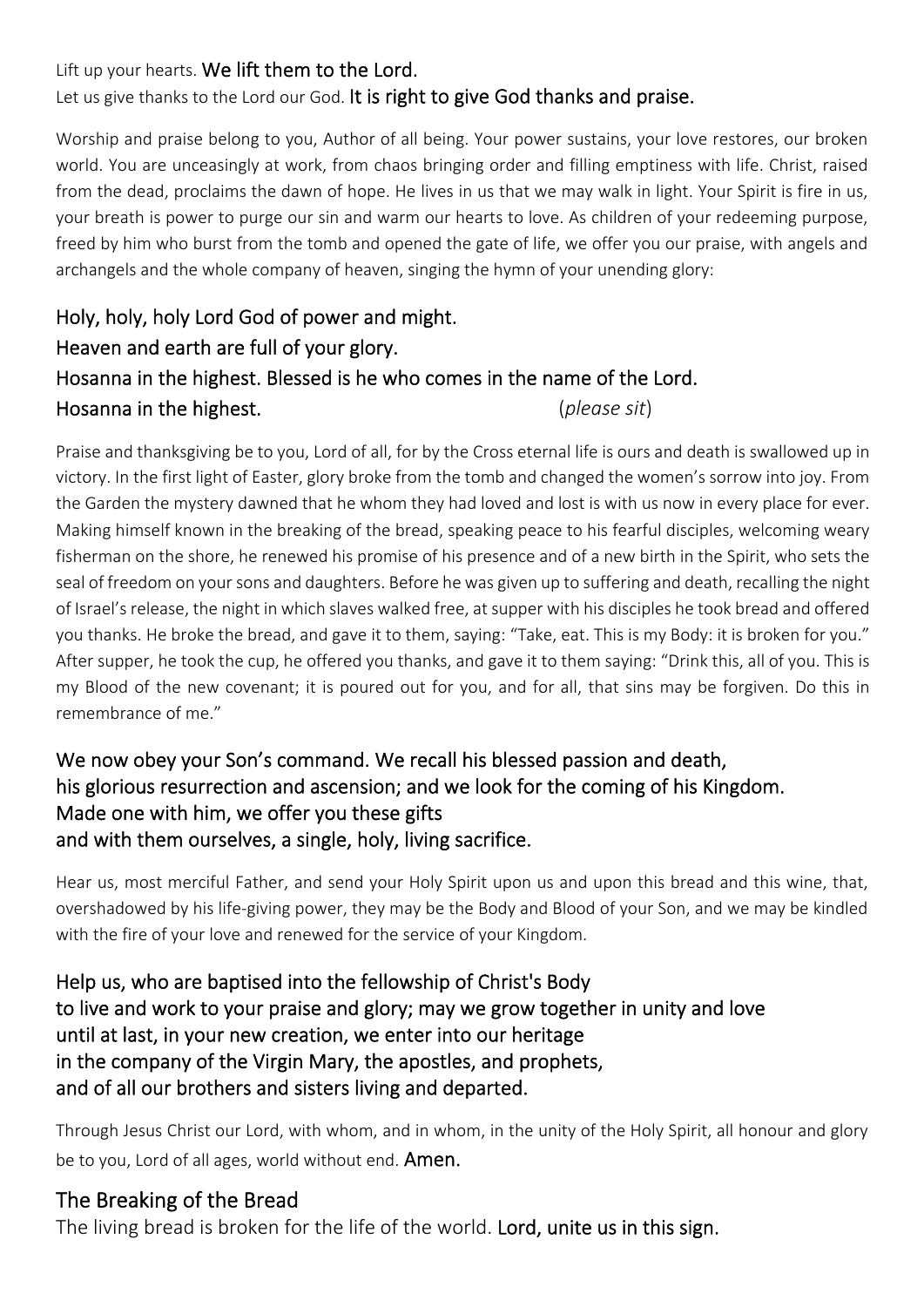### The Lord's Prayer

Our Father in heaven, hallowed be your name, your kingdom come, your will be done, on earth as in heaven. Give us today our daily bread. Forgive us our sins as we forgive those who sin against us. Do not bring us to the time of trial but deliver us from evil. For the kingdom, the power and the glory are yours, now and for ever. Amen.

#### Agnus Dei *see separate music sheet*

Jesus, Lamb of God: have mercy on us. Jesus, bearer of our sins: have mercy on us. Jesus, Redeemer of the world: give us your peace.

Communion *is administered at the bottom of the chancel steps. Please use the hand sanitiser provided before and after receiving communion.* 

*(In the following song, the words "those who" are each sung to two notes.)*

1 The love of God comes close where stands an open door to let the stranger in, to mingle rich and poor: the love of God is here to stay, embracing thöse whö walk his way. 2 The peace of God comes close to those caught in the storm, forgoing loves of ease to ease the lives forlorn: the peace of God is here to stay, embracing thöse whö walk his way. 3 The joy of God comes close where faith encounters fears, where heights and depths of life the joy of God is here to stay, embracing thöse whö walk his way. 4 The grace of God comes close to those whose grace is spent, when hearts are tired or sore and hope is bruised or bent: the grace of God is here to stay, embracing thöse whö walk his way. 5 The Son of God comes close where people praise his name, where bread and wine are blest and shared, as when he came: the Son of God is here to stay, embracing thöse whö walk God's way.

John Bell & Graham Maule © Wild Goose Resource Group CCLI License # 237731

## THANKSGIVING AND SENDING OUT

#### Post Communion Prayer

are found through smiles and tears:

Father of all, we give you thanks and praise that when we were still far off you met us in your Son and brought us home. Dying and living, he declared your love, gave us grace, and opened the gate of glory. May we who share Christ's body live his risen life; we who drink his cup bring life to others; we whom the Spirit lights, give light to the world. Keep us firm in the hope you have set before us, so we and all your children shall be free, and the whole earth live to praise your name; through Christ our Lord. Amen.